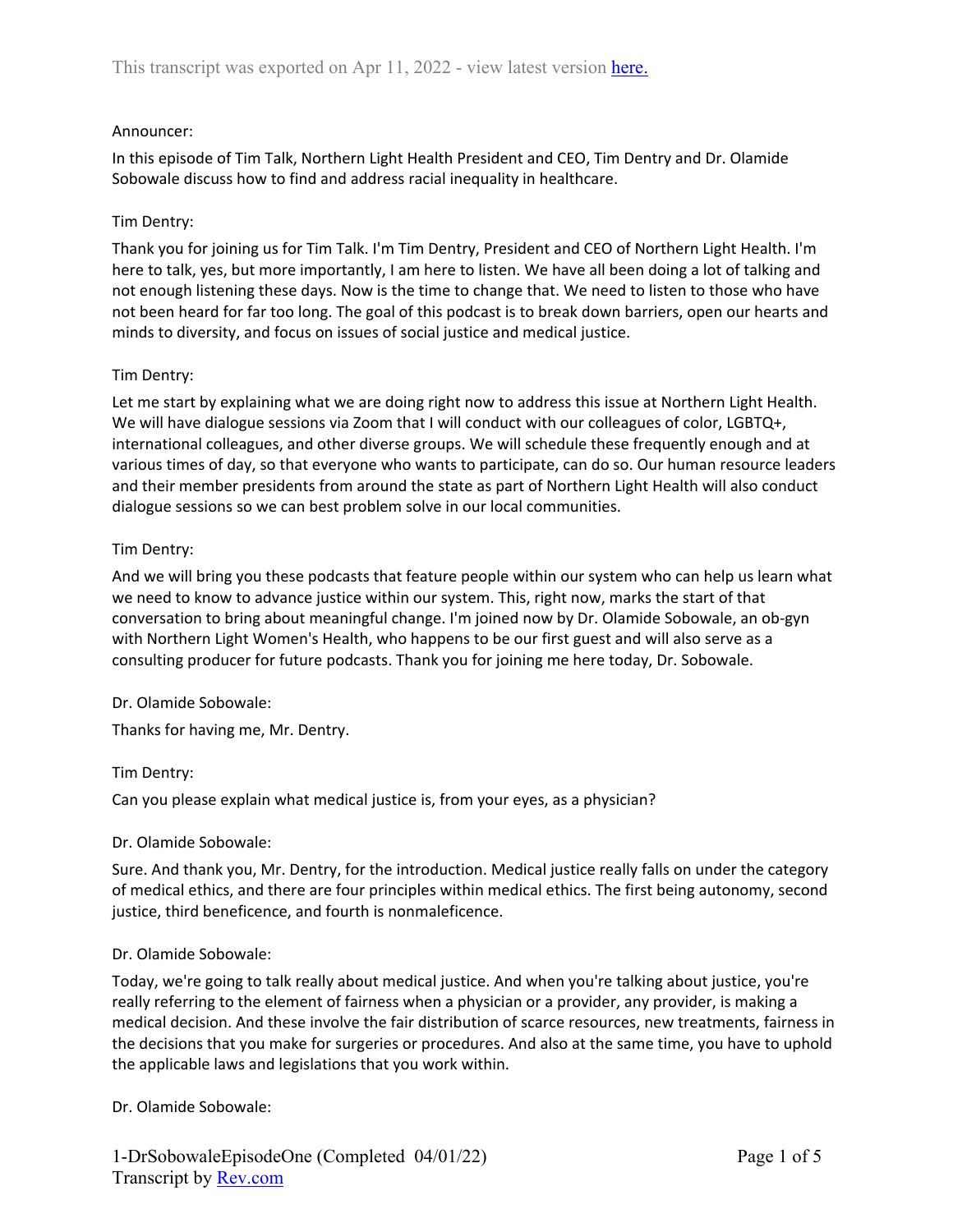When you look at healthcare, Black patients are usually more likely to experience more complications than white patients. When you adjust for variables, like education and socioeconomic status, the outlook still doesn't improve. There are numerous examples, and one of them that I'll talk about today is of Serena Williams, because I'm an ob-gyn, like you stated. And Serena Williams, who had a baby about a year or so ago, she had to argue with her healthcare team in order to be appropriately treated. She ended up being diagnosed with multiple clots and a pulmonary embolism that could have killed her.

# Dr. Olamide Sobowale:

And I gave that example because it's an example of a possible maternal mortality, which really is the definition... or the definition of maternal mortal is the rate that women die during or soon after childbirth. And in the US, it's one of the worst compared with other first world countries. Black women are three times more likely to die in childbirth than white women, and that leads me to my first question for you. What role can Northern Light Health play in addressing these racial inequalities in health care, most of which lead to worse outcomes for people of color?

# Tim Dentry:

Thank you. That's a great question, and I think through the COVID-19 pandemic, we have shown that healthcare providers are more than just taking care of patients when they come in to our emergency department or other services that we have. We have to be connected to what is going on in the community, and I think the community has looked to all healthcare providers and Northern Light providers in particular, as leaders in their community health during this crisis, so they've counted on us.

## Tim Dentry:

So we are now, I believe, seen as more of a leader in their lives and the things that are challenging their lives, and what COVID has brought to the attention of everyone right now is you cannot ignore these kinds of issues because they will affect your life and your health and your family's life and health. So I believe that we need to, therefore, step up and be even more of a societal leader.

## Tim Dentry:

Now, I will absolutely tell you that we need to create that kind of an initiative and that kind of focus in our medical leadership, in our training, in the way that we look at what kind of information we track, all the metrics that we have, and continuing education and conferences and discussion. We haven't talked about this issue of medical justice in a racial context, so I think we have a very big role that we can play. And I also believe that very few healthcare organizations have done that. So I do not want to be here with you today to say, "We're doing it" because we're not, especially not the way that we can, but I know that the way that all of our and our entire organization, not just our clinicians, but our entire organization has stepped up to this COVID crisis.

## Tim Dentry:

And now, as I am opening up dialogue on racial injustices and social injustice, people are opening their minds and stepping up and doing a lot with that in ways that they haven't done before. I'm very confident that we'll be able to figure out ways in which we can be far more of a community leader to assure that these kinds of medical prejudices are really addressed within our health system.

Tim Dentry: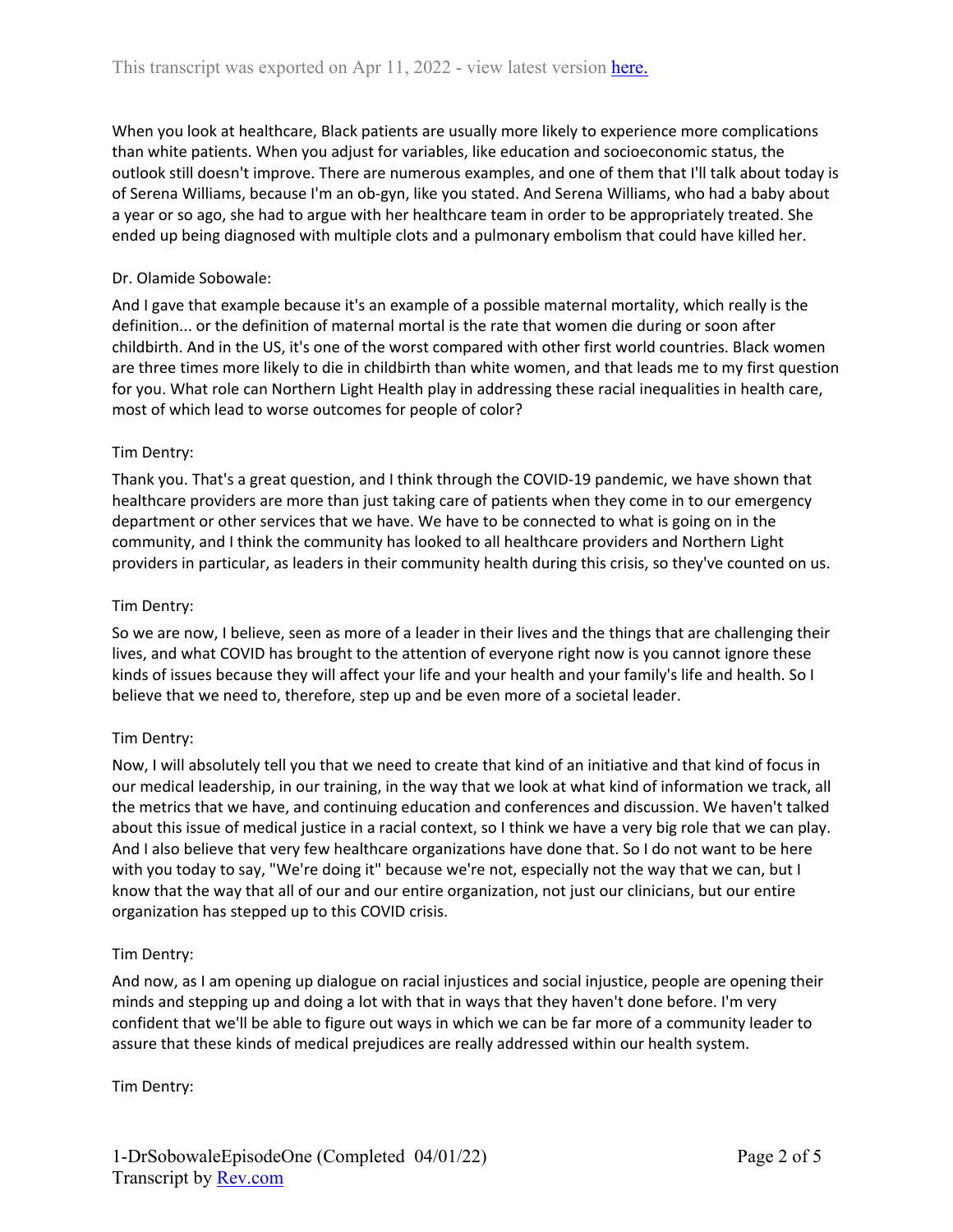And so as I've stated earlier, we all need to do more listening. So I'd like to take this opportunity to listen to what else you would like to say. And in your experience, what have you seen that the system has done or should do with regard to addressing racial inequalities and what can we all do together better?

### Dr. Olamide Sobowale:

So I think the short answer for me, anyway, is I'm not quite sure. You just spoke about how there are opportunities in our system that we probably need to address and places that we really haven't investigated more, and we should investigate them a little bit thoroughly, and I agree with that. And when you talk about systemic racism, it's hard to pinpoint what's being done to address it when you're not really aware it's even happening sometimes or you can't even prove it.

### Dr. Olamide Sobowale:

So I think if each member organization can be a little bit more transparent or investigate these areas, it'll actually help to go about creating a level-playing field for everybody in the organization. And I think actively acknowledging the diversity within your employees, within your patients, is also another good step. The biggest example for me, in order to educate people and make differences among people not scary is Black History Month.

### Dr. Olamide Sobowale:

I've been here for almost four years and only once was there ever a mention of Black History Month in the system. And that was after I'd contacted someone to ask if there was going to be anything done and then something was written, really like a footnote on the Internet on the very last day of the month. So I think just acknowledging things that most people know a little bit about, but not enough about, I think would be a good first step. And I don't know if anything was done this year. I can't remember to my knowledge.

## Dr. Olamide Sobowale:

But lastly, I also think taking a look at the demographics of the employees and the patients. And in that way, you determine why it seems like there's no real visible minority and leadership positions at the hospital or even why certain patients experience a little bit more regarding complications versus other patients. It can enable the system to address these inequalities better.

#### Dr. Olamide Sobowale:

But my last question for you, Mr. Dentry. Earlier last week, you had sent a comprehensive email talking about Northern Light Health's response to the recent events across the country. What practices have you identified at Northern Light Health that you believe need to be changed or need to become more inclusive. And then, what steps are you taking to change them?

## Tim Dentry:

Yeah. Great question. Thank you so much. You know, part of the guidance as I've sought guidance from a lot of people and talked to them about how can we really make an and impactful long-term, sustainable difference? And how can we make sure that it's not just something I write or someone writes. And then, we feel good about it and turn around and nothing changes. How can we really make sure we are great leaders in this area? Because I'm not sure where there are great leaders in this area, to be honest with you, but I've been talking to a lot of people.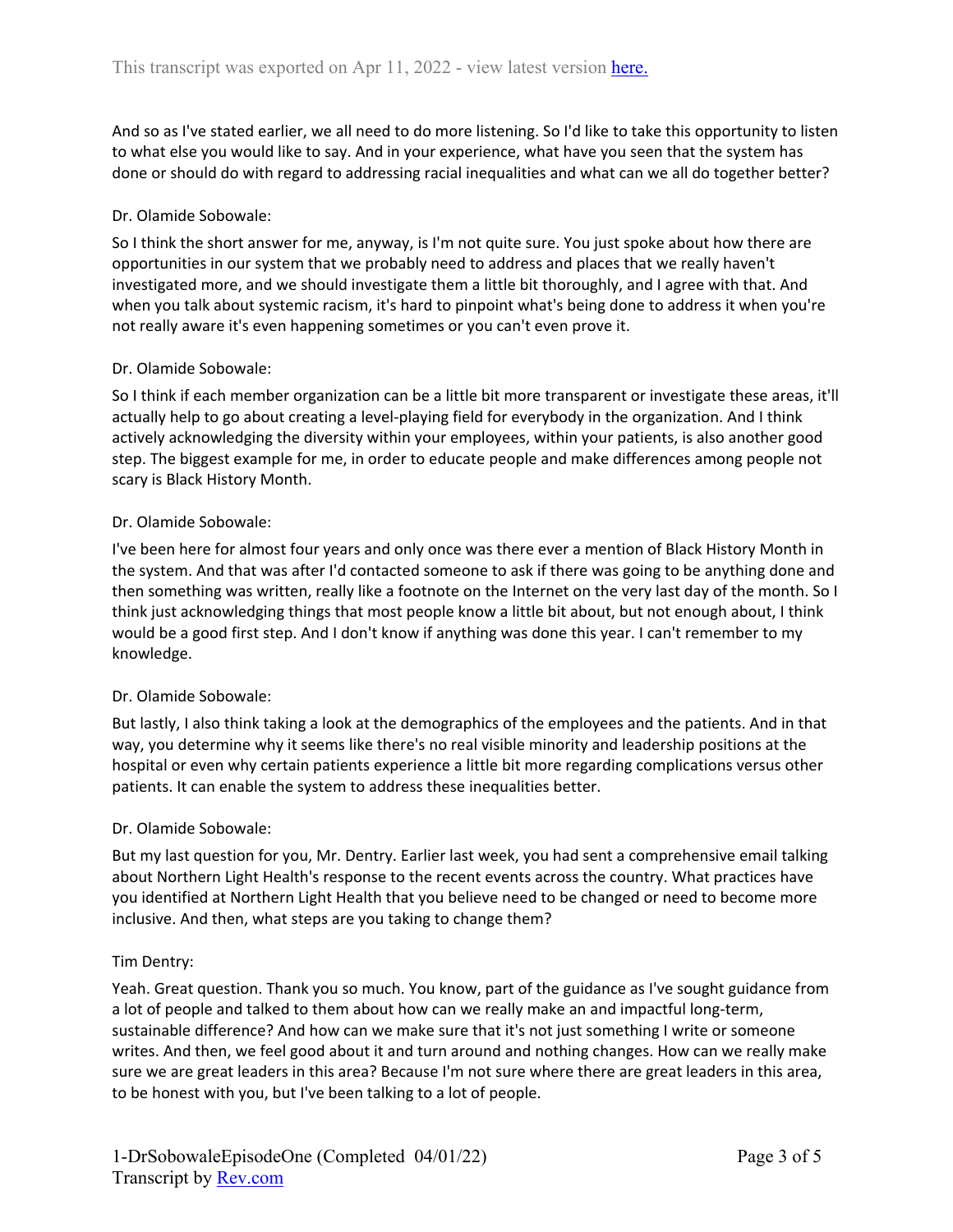# Tim Dentry:

And the first advice that I've gotten from one of my, my greatest mentors in this topic, is it took a long time to get to this kind of situation where we're in, centuries, if you will. And most of our lifetimes have not been inconsistent with what you have described and what we know we need to address right now. And it's going to take... so give yourself some time. Don't expect this is going to be something that turns around tomorrow. But first of all, be because if we did, it would not turn around tomorrow.

## Tim Dentry:

So, the number one thing that we need to do, and that I'm doing on multiple fronts, and I gave some examples in my introductory comments. Let's find lots of ways that we're going to be listening and engaging. Let's also do the tangible kinds of things, like let's look at our hiring practices and our performance reviews and our disciplinary policies and our code of conduct.

### Tim Dentry:

One of the first yeahbuts, so I've gotten a lot of yeahbuts on this. "Oh, it's a good thing to do, Tim. Of course, we need to do that. Of course, we need to treat everybody equally, but you know what, we have a very... Our minority percent is much higher than it is in the state, and we don't have a problem here." I'm like, "How do you know we don't have a problem here?" And then it's, "Yeah, but patients treat our people of our providers of color really bad. What are you going to do about that?"

### Tim Dentry:

"Well, I don't know right now exactly what we're going to do about that. But I promise you, we're going to do something about that because when that happens, we need to show all of our colleagues that we are all in this together, so we're going to be at the side of providers that are... or anyone, housekeepers, et cetera, throughout the organization, people in environmental services, and engineering and laboratory, and you name it, anyone that is faced with that, we need to show our support.

## Tim Dentry:

So that's really key is how we engage in this going forward. What practices have we therefore identified at this point, it's really that fundamental first step of the practice of listening. And that might sound shallow. I don't see it as shallow. I see it as we're going to really find this out because if we go in, if we approach that answer with, "I know exactly the four things we're going to change "and then, "Oh, that's it. Now we can go back to whatever." No, that's not it.

#### Tim Dentry:

I want to make sure we have a practice of really locking this in place, so that people know this is not an issue that's going to go away. We're going to be creative. And we're going to find ways that we're going to work together on this. I'll give you an example on the medical justice side of things. We all have been reading about that for a long, long time. Not just here. I know it from other organizations I was in. Johns Hopkins is where I came from, and they had tremendous studies and tremendous leaders in the medical field that had written some amazing studies on this, papers on this.

#### Tim Dentry:

And it's been a big issue for a long time. I frankly... Here's my one admission. I didn't think I could really make a difference in that. I thought, "Well, that's not right. And that's odd, but I don't think I could